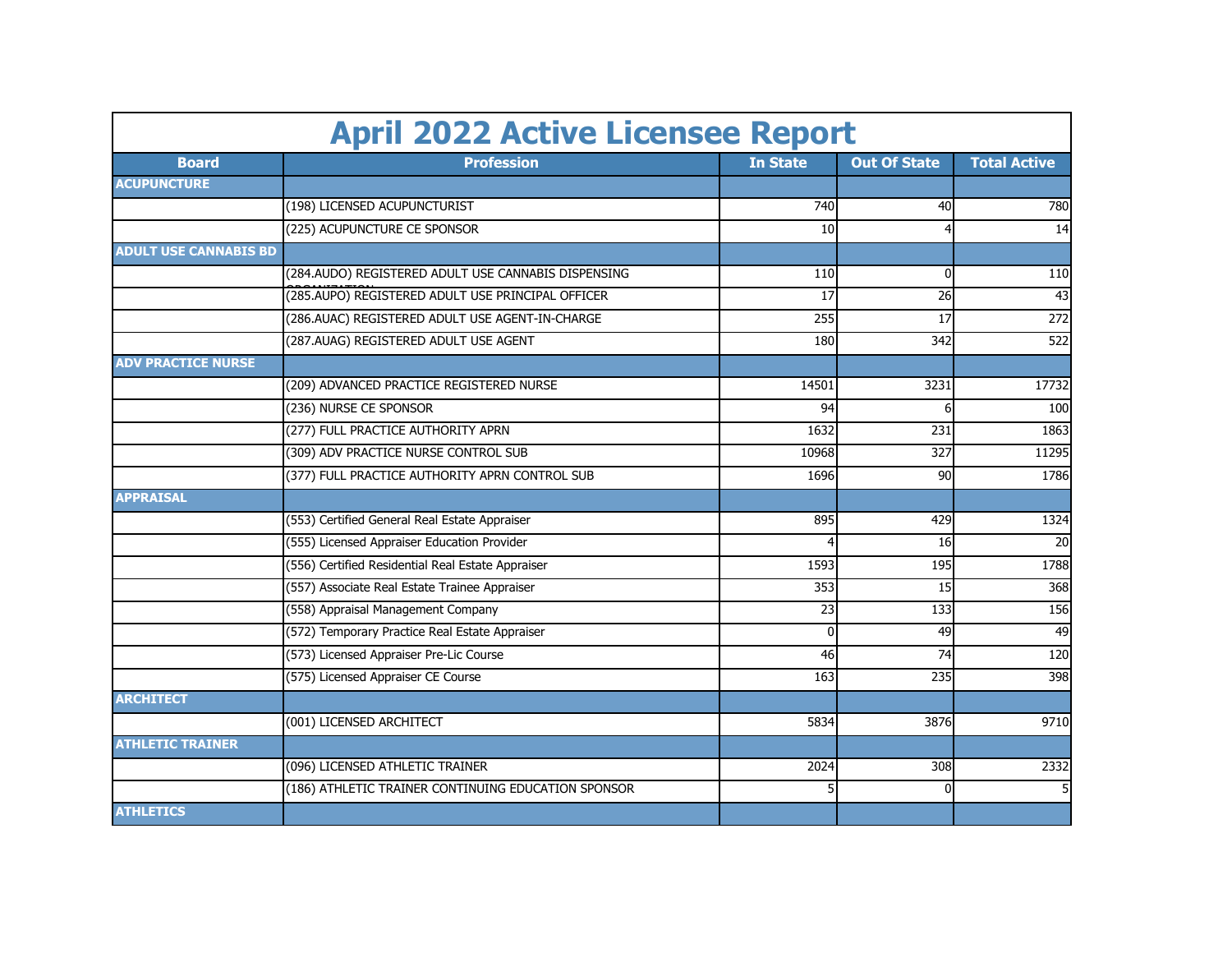|                           | (002.0003) ATHLETICS - LICENSED BOXER                 | 9 <sub>l</sub> | 31             | 12                      |
|---------------------------|-------------------------------------------------------|----------------|----------------|-------------------------|
|                           | (002.0004) ATHLETICS - LICENSED BOXING JUDGE          | 12             |                | 13                      |
|                           | (002.0005) ATHLETICS - LICENSED BOXING MANAGER        |                | $\overline{0}$ |                         |
|                           | (002.0006) ATHLETICS - LICENSED BOXING MATCHMAKER     |                | 0              | $\mathbf{1}$            |
|                           | (002.0007) ATHLETICS - LICENSED BOXING PROMOTER       | 3              | $\overline{0}$ | ω                       |
|                           | (002.0009) ATHLETICS - LICENSED BOXING REFEREE        |                |                | $\mathbf 2$             |
|                           | (002.0010) ATHLETICS - LICENSED BOXING SECOND         |                | 10             | $\overline{17}$         |
|                           | (002.0011) ATHLETICS - LICENSED TIMEKEEPER            | $\overline{2}$ | $\mathbf 0$    | $\overline{2}$          |
|                           | (002.0017) ATHLETICS - LICENSED FCMA JUDGE            |                | $\overline{0}$ | ω                       |
|                           | (002.0020) ATHLETICS - LICENSED FCMA PROMOTER         |                |                | $\overline{\mathbf{3}}$ |
|                           | (002.0025) ATHLETICS - LICENSED AMATEUR FCMA PROMOTER |                | 2              | υ                       |
| <b>AUCTIONEER</b>         |                                                       |                |                |                         |
|                           | (440) Licensed Auctioneer                             | 276            | 8              | 284                     |
|                           | (441) Licensed Auctioneer                             | 477            | 240            | 717                     |
|                           | (444) Licensed Auction Firm                           | 125            | 46             | 171                     |
|                           | (445) Licensed Auction CE School                      |                |                | 5                       |
|                           | (446) Licensed Auction CE Course                      | 23             | 23             | 46                      |
| <b>CEMETERY OVERSIGHT</b> |                                                       |                |                |                         |
|                           | (250) LICENSED CEMETERY AUTHORITY                     | 160            | 24             | 184                     |
|                           | (251) LICENSED CEMETERY EXEMPT                        | 986            | 4              | 990                     |
|                           | (252) LICENSED CEMETERY PARTIALLY EXEMPT              | 982            | 2              | 984                     |
|                           | (253) LICENSED CEMETERY MANAGER                       | 201            | 4              | 205                     |
|                           | (254) LICENSED CEMETERY CUSTOMER SERVICE EMPLOYEE     | 236            | 10             | 246                     |
|                           | (255) LICENSED CEMETERY CE SPONSOR                    |                | $\overline{0}$ | 5 <sup>1</sup>          |
| <b>CLIN PSYCHOLOGIST</b>  |                                                       |                |                |                         |
|                           | (071) CLINICAL PSYCHOLOGIST                           | 4812           | 853            | 5665                    |
|                           | (073) LICENSED PSYCHOLOGICAL PARTNERSHIP              |                | $\overline{0}$ |                         |
|                           | (074) PRESCRIBING PSYCHOLOGIST                        | 13             |                | 14                      |
|                           | (098) LICENSED PSYCHOLOGICAL CORPORATION              | $\mathbf{1}$   | $\overline{0}$ | $\mathbf{1}$            |
|                           | (268) PSYCHOLOGIST CE SPONSOR                         | 93             | $\overline{4}$ | 97                      |
|                           | (374) PRESCRIBING PSYCHOLOGIST CONTROL SUB            | 11             | 0              | 11                      |
| <b>COLLECTION AGENCY</b>  |                                                       |                |                |                         |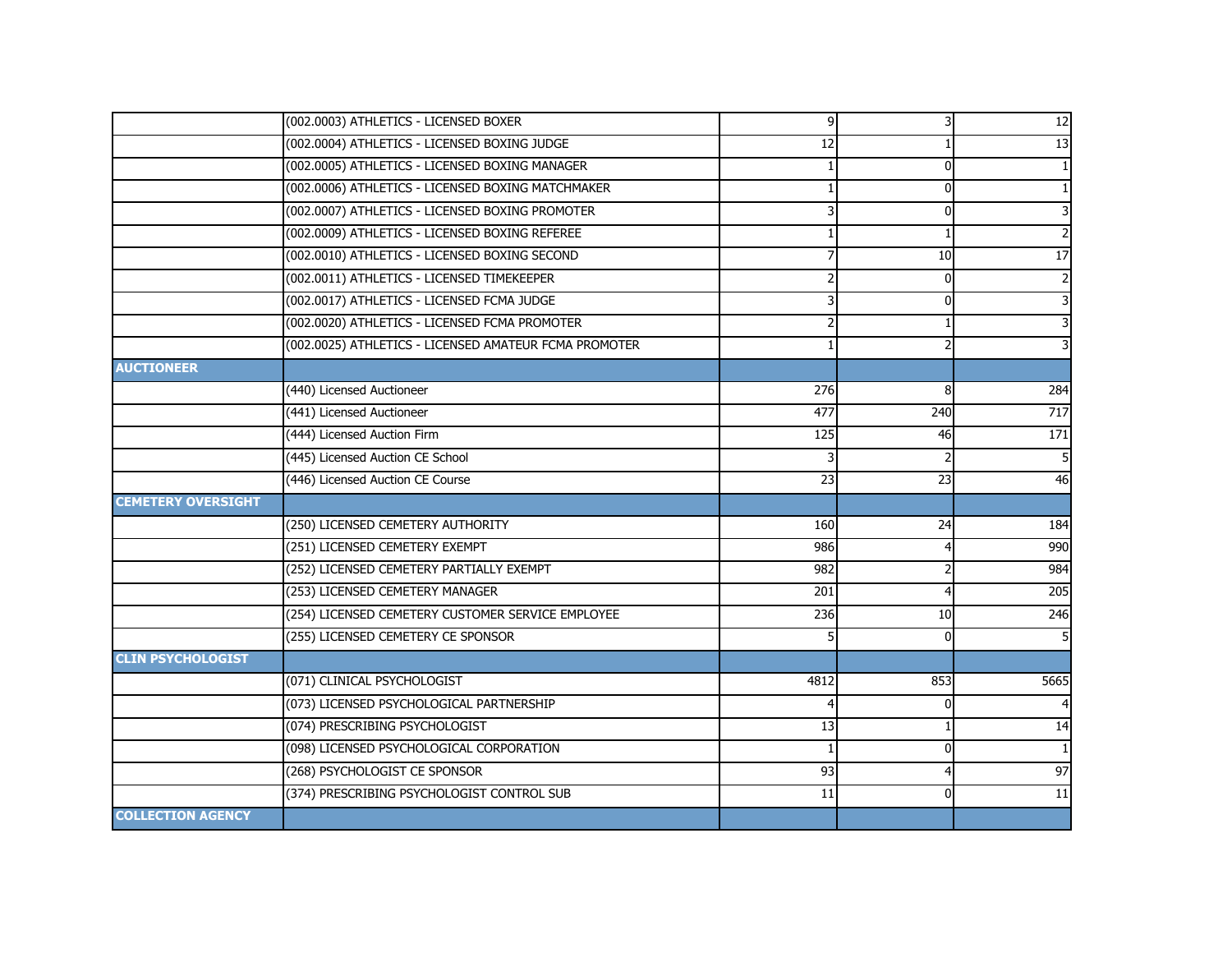|                       | (009) LICENSED COLLECTION AGENCY BRANCH OFFICE | 20              | 359            | 379             |
|-----------------------|------------------------------------------------|-----------------|----------------|-----------------|
|                       | (017) LICENSED COLLECTION AGENCY               | 138             | 718            | 856             |
| <b>COMM ASSOC MGR</b> |                                                |                 |                |                 |
|                       | (261) LICENSED COMMUNITY ASSOCIATION MANAGER   | 1696            | 54             | 1750            |
| <b>COSMO</b>          |                                                |                 |                |                 |
|                       | (006) LICENSED BARBER                          | 2993            | 166            | 3159            |
|                       | (007) LICENSED BARBER TEACHER                  | 198             | 10             | 208             |
|                       | (008) LICENSED BARBER SCHOOL                   | 33              | $\Omega$       | 33              |
|                       | (011) LICENSED COSMETOLOGIST                   | 61842           | 3517           | 65359           |
|                       | (012) LICENSED COSMETOLOGIST TEACHER           | 1927            | 116            | 2043            |
|                       | (013) LICENSED COSMETOLOGY SCHOOL              | 103             | $\Omega$       | 103             |
|                       | (015) LICENSED COSMETOLOGIST SCHOOL PUBLIC     | 20              | $\Omega$       | 20              |
|                       | (131) LICENSED ESTHETICIAN                     | 9877            | 607            | 10484           |
|                       | (132) LICENSED ESTHETICIAN TEACHER             | 199             | 15             | 214             |
|                       | (133) LICENSED ESTHETICIAN SCHOOL              | 15              | $\Omega$       | 15              |
|                       | (169) LICENSED NAIL TECHNICIAN                 | 11162           | 618            | 11780           |
|                       | (170) LICENSED NAIL TECHNOLOGY TEACHER         | 109             |                | 113             |
|                       | (171) LICENSED NAIL TECHNICIAN SCHOOL          | $\overline{22}$ | 0              | 22              |
|                       | (189) BCENT SALON/SHOP REGISTRATION            | 5233            | 29             | 5262            |
|                       | (190) BCENT CONTINUING EDUCATION SPONSOR       | 282             | 50             | 332             |
|                       | (205) LICENSED COSMETOLOGY CLINIC TEACHER      | 13              | $\overline{0}$ | $\overline{13}$ |
|                       | (258) LICENSED HAIR BRAIDER                    | 576             | 9              | 585             |
|                       | (259) LICENSED HAIR BRAIDING TEACHER           | 72              |                | 75              |
|                       | (260) LICENSED HAIR BRAIDING SCHOOL            |                 | 0              | $\overline{7}$  |
|                       | (290) BCENT DOMESTIC VIOLENCE CE SPONSOR       | 49              |                | 52              |
| <b>DENTAL</b>         |                                                |                 |                |                 |
|                       | (018) TEMPORARY DENTAL TRAINING LICENSE        | 126             |                | 129             |
|                       | (019) LICENSED DENTIST                         | 9765            | 1715           | 11480           |
|                       | (020) REGISTERED DENTAL HYGIENIST              | 8146            | 1150           | 9296            |
|                       | (021) LICENSED SPECIALIST IN DENTISTRY         | 1535            | 177            | 1712            |
|                       | (136) RESTRICTED FACULTY LICENSE               | 63              |                | 66              |
|                       | (137) DENTAL SEDATION PERMIT                   | 578             | 50             | 628             |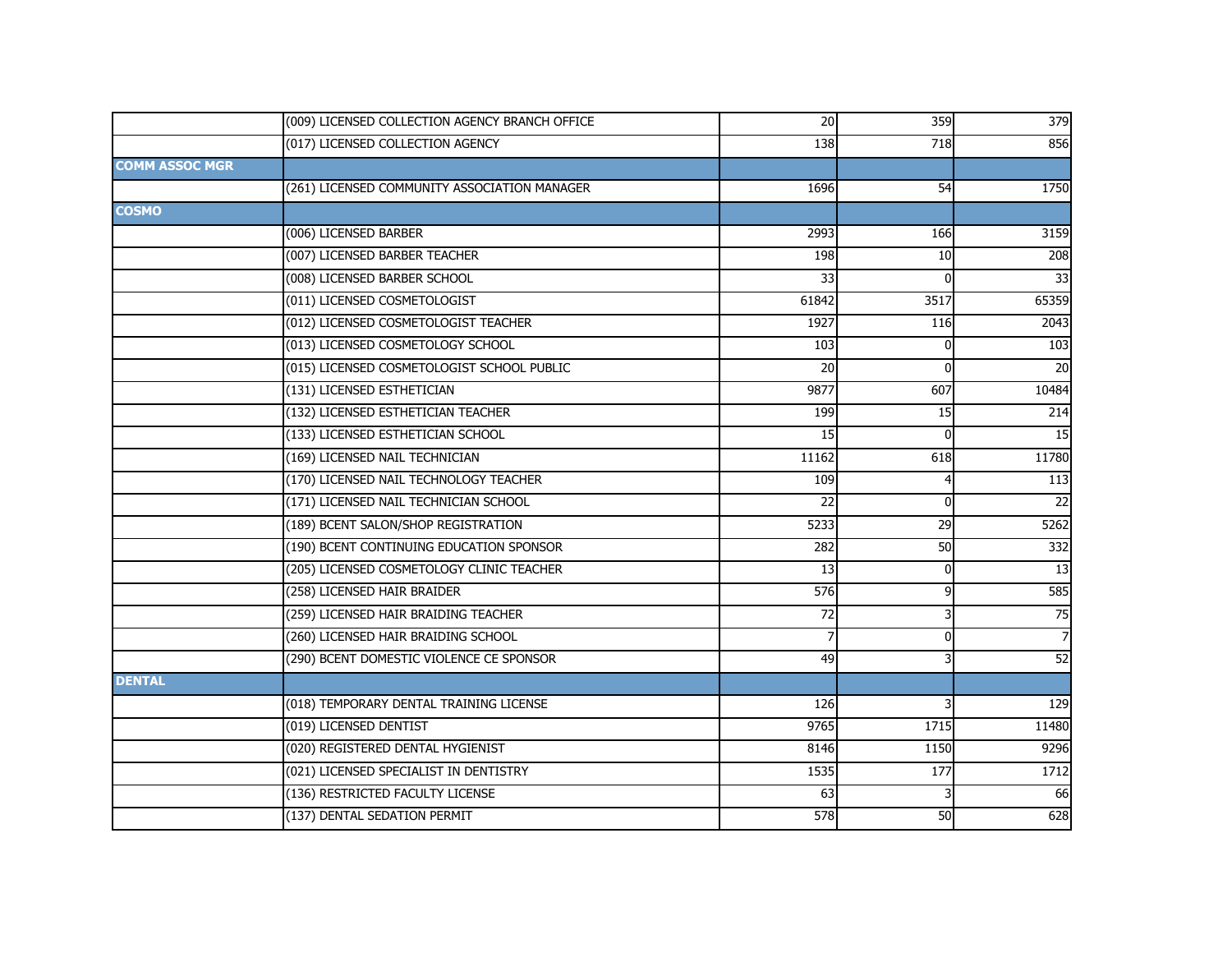|                          | (174) APPROVED DENTAL/DENTAL HYGENIST CE SPONSOR                | 30              | $\overline{\mathsf{3}}$ | 33              |
|--------------------------|-----------------------------------------------------------------|-----------------|-------------------------|-----------------|
|                          | (319) LICENSED DENTIST CONTROLLED SUBSTANCE                     | 9854            | 492                     | 10346           |
| <b>DESIGN FIRM</b>       |                                                                 |                 |                         |                 |
|                          | (184.0001) DESIGN FIRM - ARCHITECT                              | 897             | 390                     | 1287            |
|                          | (184.0002) DESIGN FIRM - PROFESSIONAL ENGINEERING               | 447             | 702                     | 1149            |
|                          | (184.0003) DESIGN FIRM - STRUCTURAL ENGINEERING                 | 64              | 201                     | 265             |
|                          | (184.0004) DESIGN FIRM - ARCHITECT/PROF ENGINEER                | $\overline{22}$ | 82                      | 104             |
|                          | (184.0005) DESIGN FIRM - ARCHITECT/STRUCT ENGINEER              | 16              | 11                      | $\overline{27}$ |
|                          | (184.0006) DESIGN FIRM - PROF/STRUCT ENGINEER                   | 79              | 181                     | 260             |
|                          | (184.0007) DESIGN FIRM - ARC/PE/SE                              | 30              | 35                      | 65              |
|                          | (184.0008) DESIGN FIRM - LAND SURVEYOR                          | 104             | 17                      | 121             |
|                          | (184.0009) DESIGN FIRM - LAND SURVEYOR/ARCHITECT                |                 | $\Omega$                |                 |
|                          | (184.0010) DESIGN FIRM - LAND SURVEYOR/PROF ENG                 | 101             | 52                      | 153             |
|                          | (184.0012) DESIGN FIRM - LS/ARC/PE                              |                 |                         | 5               |
|                          | (184.0014) DESIGN FIRM - LS/PE/SE                               | 47              | 21                      | 68              |
|                          | (184.0015) DESIGN FIRM - LS/ARC/PE/SE                           | 14              |                         | $\overline{21}$ |
| <b>DETECT. DECEPTION</b> |                                                                 |                 |                         |                 |
|                          | (094) DETECTION OF DECEPTION EXAMINER                           | 45              | 6                       | 51              |
| <b>DETECTIVE BOARD</b>   |                                                                 |                 |                         |                 |
|                          | (102) FIREARM TRAINING COURSE                                   | 377             | 13                      | 390             |
|                          | (115) LICENSED PRIVATE DETECTIVE                                | 771             | 107                     | 878             |
|                          | (117) LICENSED PRIVATE DETECTIVE AGENCY                         | 406             | 41                      | 447             |
|                          | (118) LICENSED PRIVATE DETECTIVE AGENCY BRANCH OFFICE           | 20              | 4                       | $\overline{24}$ |
|                          | (119) LICENSED PRIVATE SECURITY CONTRACTOR                      | 476             | 76                      | 552             |
|                          | (120) ARMED PROPRIETARY SECURITY FORCE                          | 53              |                         | 54              |
|                          | (122) LICENSED PRIVATE SECURITY CONTRACTOR AGENCY               | 359             | 45                      | 404             |
|                          |                                                                 |                 |                         |                 |
|                          | (123) LICENSED PRIVATE SECURITY CONTRACTOR AGENCY BRANCH OFFICE | 66              | 5                       | 71              |
|                          | (124) LICENSED PRIVATE ALARM CONTRACTOR                         | 554             | 167                     | 721             |
|                          | (127) LICENSED PRIVATE ALARM CONTRACTOR AGENCY                  | 422             | 80                      | 502             |
|                          | (128) LICENSED ALARM CONTRACTOR AGENCY BRANCH OFFICE            | 27              | 22                      | 49              |
|                          | (129) PERMANENT EMPLOYEE REGISTRATION                           | 54362           | 3139                    | 57501           |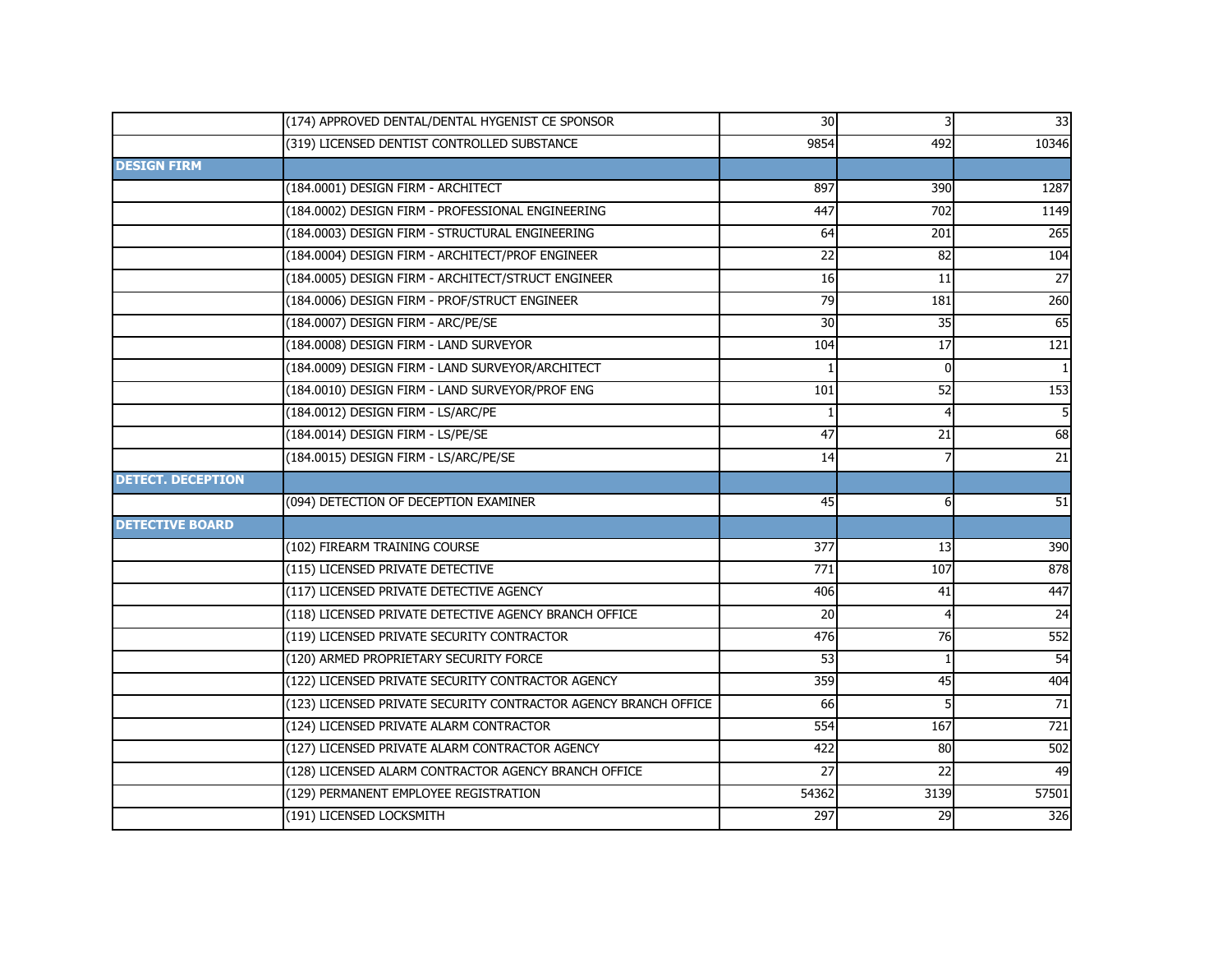|                              | (192) LICENSED LOCKSMITH AGENCY                          | 100             | 3               | 103             |
|------------------------------|----------------------------------------------------------|-----------------|-----------------|-----------------|
|                              | (193) LICENSED LOCKSMITH AGENCY BRANCH OFFICE            |                 |                 |                 |
|                              | (201) BASIC TRAINING COURSE                              | 228             | 6               | 234             |
|                              | (229) FIREARM CONTROL CARD                               | 6152            | 610             | 6762            |
|                              | (230) ORIGINAL FIREARMS TRAINING                         | 140513          | 3004            | 143517          |
|                              | (249) LICENSED FINGERPRINT VENDOR                        | 492             | 14              | 506             |
|                              | (262) LICENSED FINGERPRINT VENDOR AGENCY                 | 102             |                 | 103             |
|                              | (263) REGISTERED FIREARM INSTRUCTOR                      | 535             | $\overline{25}$ | 560             |
|                              | (264) CANINE INSTRUCTOR TRAINING COURSE                  |                 |                 |                 |
|                              | (265) CANINE HANDLER TRAINING COURSE                     | 8               |                 | 10              |
|                              | (266) CANINE TRAINER AUTHORIZATION CARD                  | 10              |                 | $\overline{11}$ |
|                              | (267) CANINE HANDLER AUTHORIZATION CARD                  | 116             | 23              | 139             |
|                              | (279) FIREARM CONTROL CARD-IROCC Waiver                  |                 | 0               |                 |
| <b>DIETETIC AND</b>          |                                                          |                 |                 |                 |
|                              | (164) LICENSED DIETITIAN NUTRITIONIST                    | 3810            | 847             | 4657            |
|                              | (199) DIETITIAN/NUTRITION COUNSELOR CONTINUING EDUCATION | 10              |                 | 11              |
| <b>ENVIRON. HLTH PRACT</b>   |                                                          |                 |                 |                 |
|                              | (183) LICENSED ENVIRONMENTAL HEALTH PRACTITIONER         | 398             | 15              | 413             |
|                              | (200) ENVIRONMENTAL HEALTH PRACTITIONER CE SPONSOR       |                 | 0               |                 |
|                              | (221) ENVIRONMENTAL HEALTH PRACTITIONER IN TRAINING      | 36              | 0               | 36              |
| <b>FUNERAL AND EMBALMER</b>  |                                                          |                 |                 |                 |
|                              | (031) LICENSED FUNERAL DIRECTOR                          | $\overline{51}$ | 0               | 51              |
|                              | (033) LICENSED FUNERAL DIRECTOR AND EMBALMER INTERN      | 130             | $\Omega$        | 130             |
|                              | (034) LICENSED FUNERAL DIRECTOR AND EMBALMER             | 2222            | 239             | 2461            |
|                              | (274) FUNERAL DIRECTOR AND EMBALMER CE SPONSOR           | 22              | 16              | 38              |
| <b>GEOLOGY</b>               |                                                          |                 |                 |                 |
|                              | (196) LICENSED PROFESSIONAL GEOLOGIST                    | 358             | 342             | 700             |
| <b>HME AND SERVICES PROV</b> |                                                          |                 |                 |                 |
|                              | (203) HOME MEDICAL EQUIPMENT AND SERVICES PROVIDER       | 864             | 339             | 1203            |
| <b>HOME INSPECTOR</b>        |                                                          |                 |                 |                 |
|                              | (450) Licensed Home Inspector                            | 1816            | 67              | 1883            |
|                              | (451) Licensed Home Inspector Entity                     | 405             | 10              | 415             |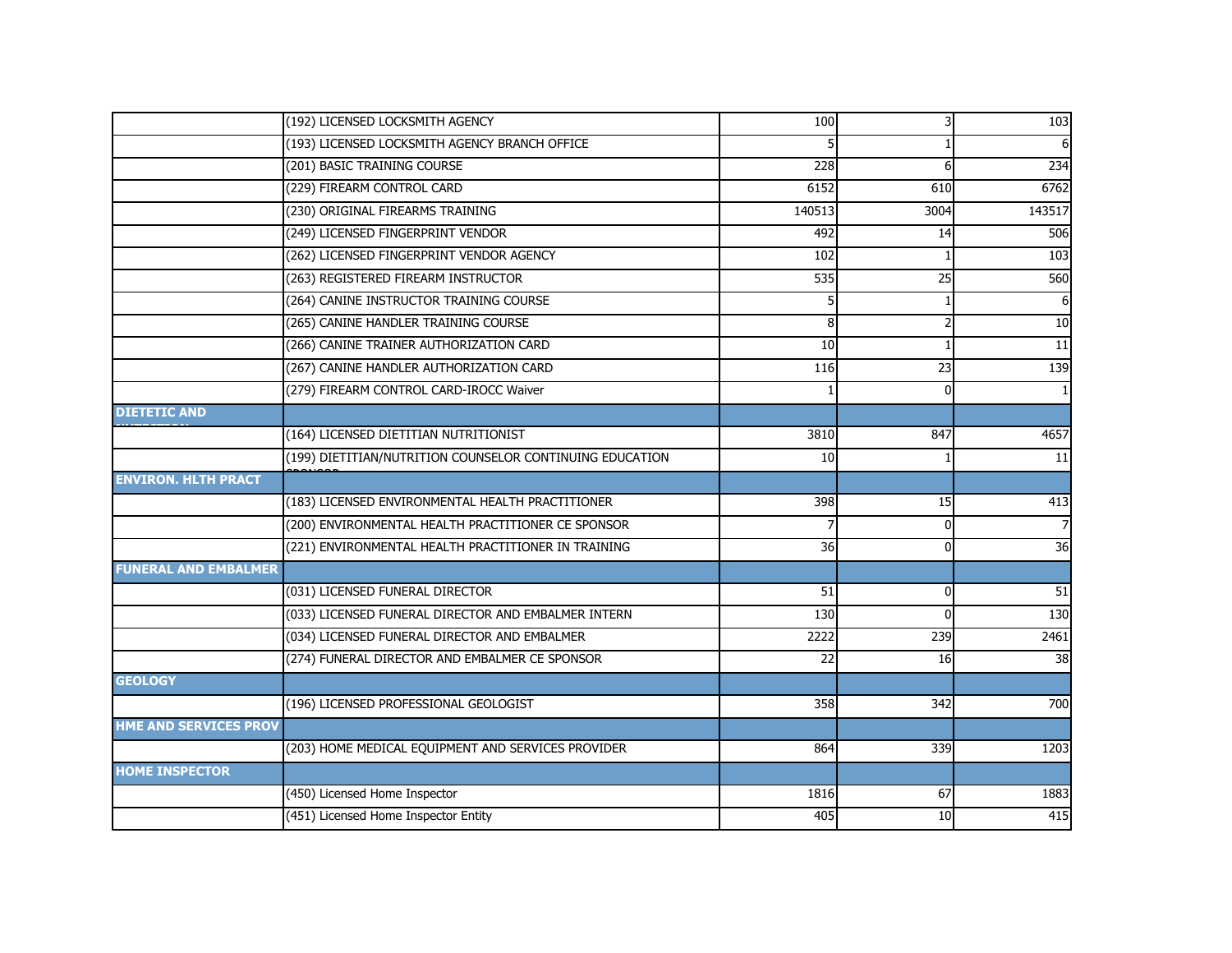| (453) Licensed Home Inspector Pre-License Course<br>11<br>11<br>(454) Licensed Home Inspector CE Course<br>$\overline{35}$<br>70<br><b>IDPR</b><br>(220) LICENSED ELECTROLOGIST<br>115<br>(228) CERTIFIED EUTHANASIA AGENCY<br>44<br>$\Omega$<br>(235) CERTIFIED EUTHANASIA TECHNICIAN<br>234<br>9<br>(246) GENETIC COUNSELOR<br>372<br>194<br>(247) TEMPORARY GENETIC COUNSELOR<br>30<br>4 |
|---------------------------------------------------------------------------------------------------------------------------------------------------------------------------------------------------------------------------------------------------------------------------------------------------------------------------------------------------------------------------------------------|
|                                                                                                                                                                                                                                                                                                                                                                                             |
|                                                                                                                                                                                                                                                                                                                                                                                             |
|                                                                                                                                                                                                                                                                                                                                                                                             |
|                                                                                                                                                                                                                                                                                                                                                                                             |
|                                                                                                                                                                                                                                                                                                                                                                                             |
|                                                                                                                                                                                                                                                                                                                                                                                             |
|                                                                                                                                                                                                                                                                                                                                                                                             |
|                                                                                                                                                                                                                                                                                                                                                                                             |
| (328) CERTIFIED EUTHANASIA AGENCY CS<br>35<br>0                                                                                                                                                                                                                                                                                                                                             |
| <b>INTERIOR DESIGN</b>                                                                                                                                                                                                                                                                                                                                                                      |
| (161) REGISTERED INTERIOR DESIGNER<br>822<br>156                                                                                                                                                                                                                                                                                                                                            |
| <b>LAND SURVEYOR BOARD</b>                                                                                                                                                                                                                                                                                                                                                                  |
| (028) Surveyor Intern<br>181<br>18                                                                                                                                                                                                                                                                                                                                                          |
| (035) LICENSED PROFESSIONAL LAND SURVEYOR<br>808<br>272                                                                                                                                                                                                                                                                                                                                     |
| <b>LANDSCAPE ARCHITECT</b>                                                                                                                                                                                                                                                                                                                                                                  |
| (157) REGISTERED LANDSCAPE ARCHITECT<br>496<br>260                                                                                                                                                                                                                                                                                                                                          |
| <b>LIMITED LIABILITY CO</b>                                                                                                                                                                                                                                                                                                                                                                 |
| (248) PROFESSIONAL LIMITED LIABILITY COMPANY<br>2362<br>$\overline{38}$                                                                                                                                                                                                                                                                                                                     |
| <b>MAR AND FAM THERAPIST</b>                                                                                                                                                                                                                                                                                                                                                                |
| (166) LICENSED MARRIAGE AND FAMILY THERAPIST<br>826<br>143                                                                                                                                                                                                                                                                                                                                  |
| (168) MARRIAGE AND FAMILY THERAPY CE SPONSOR<br>54<br>16                                                                                                                                                                                                                                                                                                                                    |
| (208) ASSOCIATE LICENSED MARRIAGE AND FAMILY THERAPIST<br>429<br>50                                                                                                                                                                                                                                                                                                                         |
| <b>MASSAGE LICENSING BD</b>                                                                                                                                                                                                                                                                                                                                                                 |
| (227) Licensed Massage Therapist<br>9589<br>10120<br>531                                                                                                                                                                                                                                                                                                                                    |
| (245) Massage CE Sponsor<br>22<br>11                                                                                                                                                                                                                                                                                                                                                        |
| <b>MEDICAL BOARD</b>                                                                                                                                                                                                                                                                                                                                                                        |
| (036) LICENSED PHYSICIAN AND SURGEON<br>53096<br>40536<br>12560                                                                                                                                                                                                                                                                                                                             |
| (038) LICENSED CHIROPRACTIC PHYSICIAN<br>3924<br>245                                                                                                                                                                                                                                                                                                                                        |
| (106) VISITING PHYSICIAN PERMIT<br>6<br>0                                                                                                                                                                                                                                                                                                                                                   |
| (113) VISITING PHYSICIAN PROFESSOR<br>17<br>$\Omega$                                                                                                                                                                                                                                                                                                                                        |
| (125) TEMPORARY MEDICAL PERMIT<br>6451<br>13                                                                                                                                                                                                                                                                                                                                                |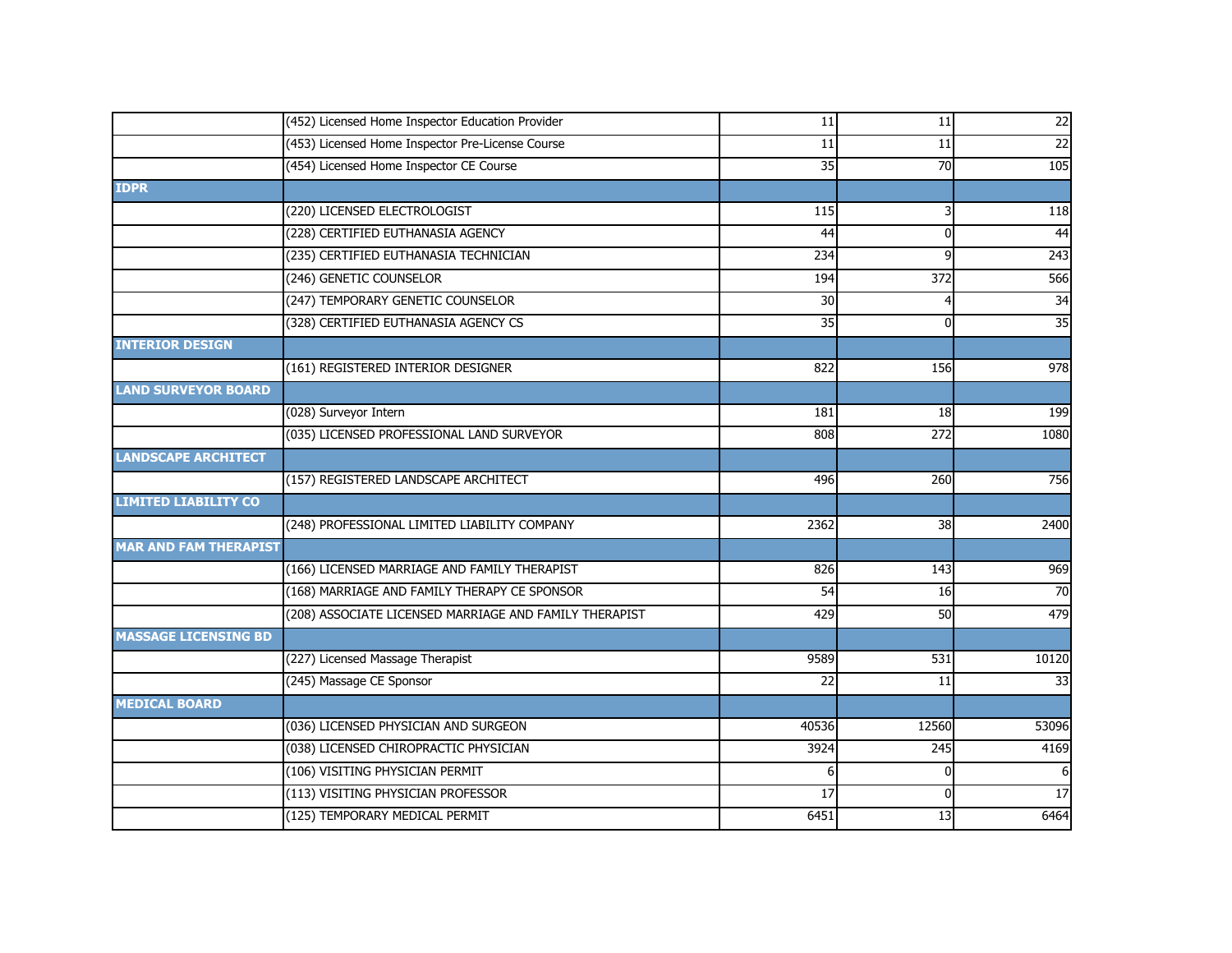|                             | (130) LIMITED MEDICAL TEMPORARY PERMIT                         | 70     | 5 <sup>1</sup>  | 75               |
|-----------------------------|----------------------------------------------------------------|--------|-----------------|------------------|
|                             | (188) VISITING RESIDENT                                        | 78     | 12              | $\overline{90}$  |
|                             | (204) CONTINUING MEDICAL EDUCATION SPONSOR                     |        |                 |                  |
|                             | (336) LICENSED PHYSICIAN CONTROLLED SUBSTANCE                  | 40885  | 3408            | 44293            |
| <b>MEDICAL CANNABIS BD</b>  |                                                                |        |                 |                  |
|                             | (280.DISP) REGISTERED MEDICAL CANNABIS DISPENSING ORGANIZATION | 55     | $\Omega$        | 55               |
|                             | (281.DOPO) REGISTERED PRINCIPAL OFFICER                        | 119    | 75              | 194              |
|                             | (282.DOAC) REGISTERED AGENT-IN-CHARGE                          | 808    | 31              | 839              |
|                             | (283.DOAG) REGISTERED AGENT                                    | 1995   | 1078            | 3073             |
| <b>MEDICAL CORP</b>         |                                                                |        |                 |                  |
|                             | (042) REGISTERED MEDICAL CORPORATION                           | 2225   | 18              | 2243             |
| <b>NAPRAPATHY</b>           |                                                                |        |                 |                  |
|                             | (181) LICENSED NAPRAPATH                                       | 140    | $\overline{12}$ | 152              |
|                             | (241) NAPRAPATH CE SPONSOR                                     |        | $\mathbf{0}$    |                  |
| <b>NURSING BOARD</b>        |                                                                |        |                 |                  |
|                             | (041) REGISTERED PROFESSIONAL NURSE                            | 177797 | 45866           | 223663           |
|                             | (043) LICENSED PRACTICAL NURSE                                 | 24052  | 1731            | 25783            |
| <b>NURSING HOME ADMIN</b>   |                                                                |        |                 |                  |
|                             | (044) LICENSED NURSING HOME ADMINISTRATOR                      | 1775   | 244             | 2019             |
|                             | (045) LICENSED NURSING HOME ADMINISTRATOR TEMPORARY            | 174    |                 | $\overline{175}$ |
|                             | (139) APPROVED NURSING HOME ADMINISTRATOR CONTINUING EDUCATION | 47     |                 | 50               |
| <b>OCCUPATIONAL THERAPY</b> |                                                                |        |                 |                  |
|                             | (056) OCCUPATIONAL THERAPIST                                   | 6894   | 1431            | 8325             |
|                             | (057) CERTIFIED OCCUPATIONAL THERAPY ASSISTANT                 | 2828   | 502             | 3330             |
|                             | (224) OCCUPATIONAL THERAPY CONTINUING EDUCATION SPONSOR        | 93     | 17              | $\overline{110}$ |
| <b>OPTOMETRY</b>            |                                                                |        |                 |                  |
|                             | (046) LICENSED OPTOMETRIST                                     | 2246   | 187             | 2433             |
|                             | (138) LICENSED OPTOMETRY CE SPONSOR                            | 11     |                 | 18               |
|                             | (210) MAIL ORDER OPHTHALMIC PROVIDER                           |        | 14              | 15               |
|                             | (346) OPTOMETRIST CONTROLLED SUBSTANCE                         | 1737   | 44              | 1781             |
| ORTHO, PROST., PEDORTH      |                                                                |        |                 |                  |
|                             | (211) LICENSED PROSTHETIST                                     | 153    | 46              | 199              |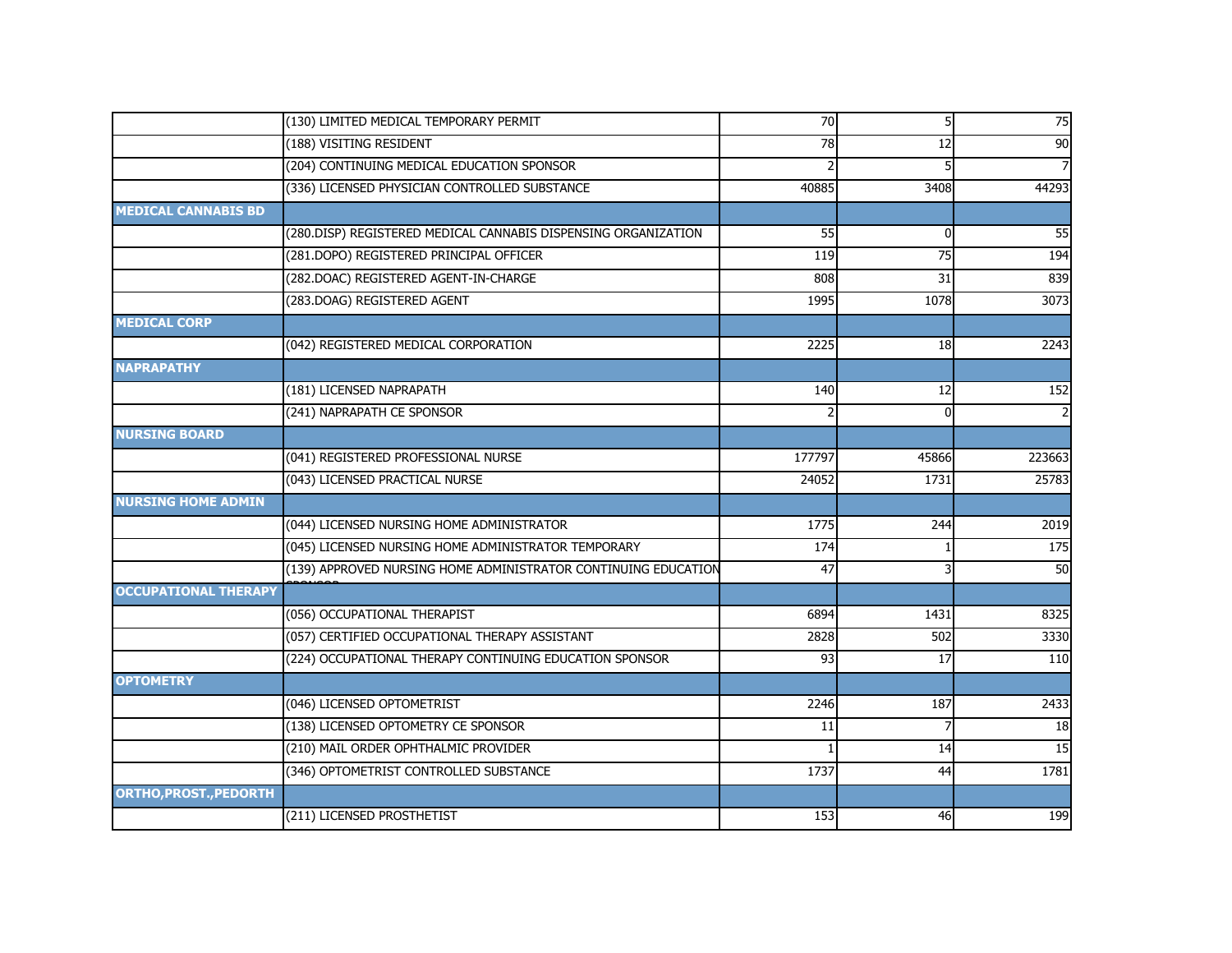|                          | (212) LICENSED PEDORTHIST                                      | 67    | 5 <sub>l</sub>  | 72            |
|--------------------------|----------------------------------------------------------------|-------|-----------------|---------------|
|                          | (213) LICENSED ORTHOTIST                                       | 188   | 56              | 244           |
| <b>PERFUSION</b>         |                                                                |       |                 |               |
|                          | (214) LICENSED PERFUSIONIST                                    | 156   | 90              | 246           |
| <b>PHARMACY</b>          |                                                                |       |                 |               |
|                          | (004) LICENSED WHOLESALE DRUG DISTRIBUTOR                      | 279   | 1097            | 1376          |
|                          | (049) PHARMACY TECHNICIAN                                      | 37369 | 2469            | 39838         |
|                          | (051) REGISTERED PHARMACIST                                    | 14635 | 6176            | 20811         |
|                          | (054) LICENSED PHARMACY                                        | 2495  | 1376            | 3871          |
|                          | (097) CONTROLLED SUBSTANCE                                     | 502   | 0               | 502           |
|                          | (278) WHOLESALE DRUG THIRD PARTY LOGISTICS PROVIDER            |       | 74              | 79            |
|                          | (304) LICENSED CONTROLLED SUBSTANCE DRUG DIST                  | 51    | 369             | 420           |
|                          | (320) LICENSED CONTROLLED SUBSTANCE                            | 2457  | 752             | 3209          |
|                          | (378) WHOLESALE DRUG THIRD PARTY LOGISTICS PROVIDER CONTROLLED | O     | 19              | 19            |
| <b>PHYSICAL THERAPY</b>  |                                                                |       |                 |               |
|                          | (070) LICENSED PHYSICAL THERAPIST                              | 11942 | 1871            | 13813         |
|                          | (160) LICENSED PHYSICAL THERAPIST ASSISTANT                    | 5565  | 623             | 6188          |
|                          | (216) PHYSICAL THERAPY CONTINUING EDUCATION SPONSOR            | 105   | 60              | 165           |
| PHYSICIAN ASSISTANT      |                                                                |       |                 |               |
|                          | (085) LICENSED PHYSICIAN ASSISTANT                             | 4415  | 1153            | 5568          |
|                          | (385) PHYSICIAN ASSISTANT CONTROLLED SUBSTANCE                 | 4234  | 89              | 4323          |
| <b>PODIATRY</b>          |                                                                |       |                 |               |
|                          | (016) LICENSED PODIATRIC PHYSICIAN                             | 1028  | 104             | 1132          |
|                          | (135) TEMPORARY PODIATRIC PHYSICIAN                            | 125   |                 | 126           |
|                          | (151) PODIATRY CONTINUING EDUCATION SPONSOR                    |       | $\Omega$        |               |
|                          | (316) LICENSED PODIATRY CONTROLLED SUBSTANCE                   | 1020  | $\overline{39}$ | 1059          |
| <b>PROF SERVICE CORP</b> |                                                                |       |                 |               |
|                          | (060) REGISTERED PROFESSIONAL SERVICE CORPORATION              | 2873  | 31              | 2904          |
| <b>PROF. COUNSELOR</b>   |                                                                |       |                 |               |
|                          | (178) LICENSED PROFESSIONAL COUNSELOR                          | 5742  | 481             | 6223          |
|                          | (180) LICENSED CLINICAL PROFESSIONAL COUNSELOR                 | 9188  | 1018            | 10206         |
|                          | (197) PROFESSIONAL COUNSELOR CE SPONSOR                        | 122   | 11              | $\boxed{133}$ |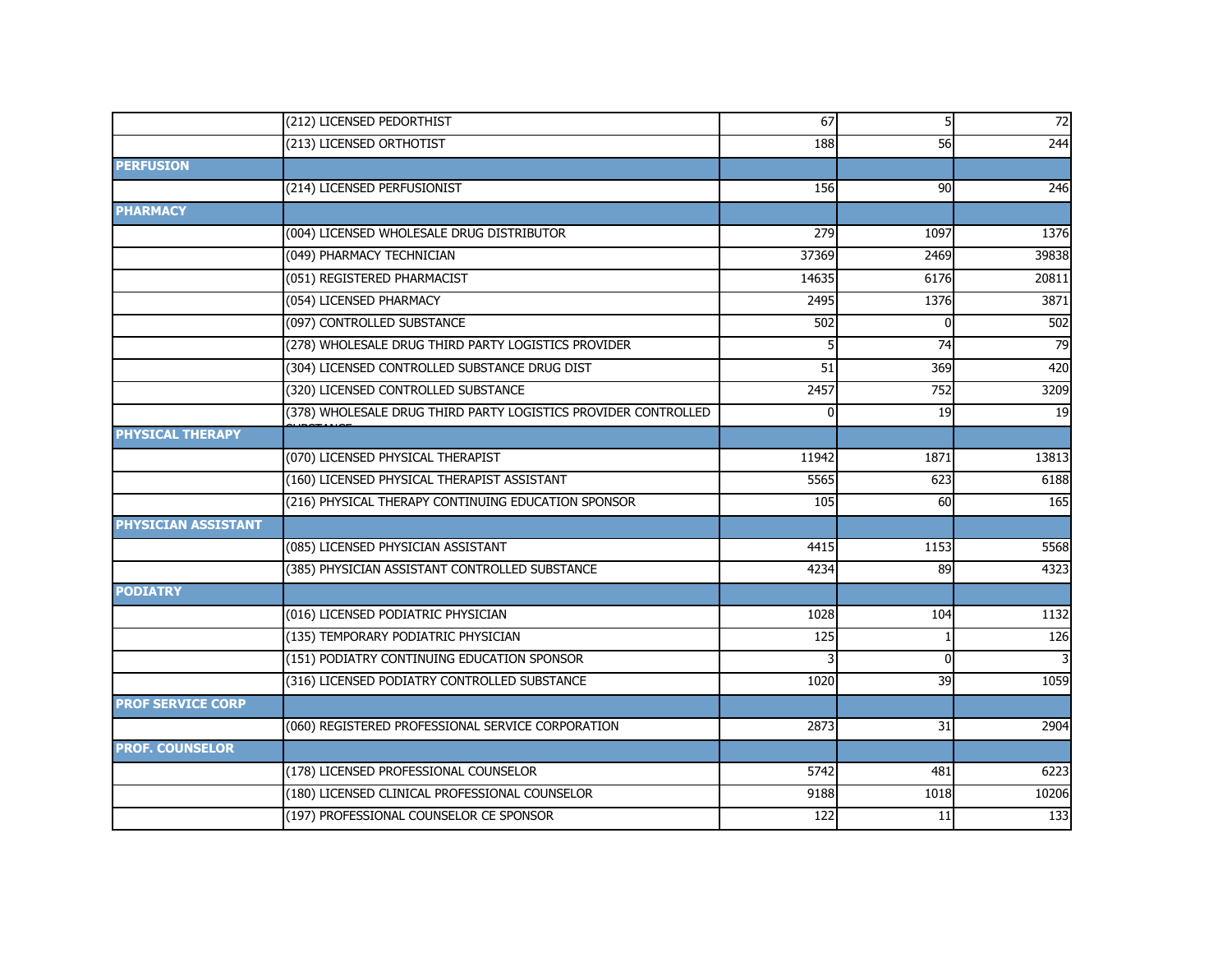| <b>PROF. ENGINEER</b>        |                                                   |       |       |       |
|------------------------------|---------------------------------------------------|-------|-------|-------|
|                              | (061) ENROLLED PROFESSIONAL ENGINEER INTERN       | 25463 | 4727  | 30190 |
|                              | (062) LICENSED PROFESSIONAL ENGINEER              | 11718 | 10105 | 21823 |
| <b>PUBLIC ACCOUNTANT</b>     |                                                   |       |       |       |
|                              | (065) LICENSED CERTIFIED PUBLIC ACCOUNTANT        | 21706 | 5933  | 27639 |
|                              | (066) PUBLIC ACCOUNTANT FIRM LICENSE              | 1112  | 154   | 1266  |
|                              | (158) PUBLIC ACCOUNTANT CE SPONSOR                | 254   | 40    | 294   |
|                              | (239) REGISTERED CERTIFIED PUBLIC ACCOUNTANT      | 12270 | 3834  | 16104 |
| <b>REAL ESTATE</b>           |                                                   |       |       |       |
|                              | (471) Licensed Real Estate Managing Broker        | 14001 | 1091  | 15092 |
|                              | (472) Licensed Real Estate Leasing Agent Student  | 275   | 6     | 281   |
|                              | (473) Licensed Real Estate Leasing Agent          | 2679  | 73    | 2752  |
|                              | (475) Licensed Real Estate Broker                 | 50673 | 2516  | 53189 |
|                              | (476) Licensed Real Estate Salesperson            |       |       |       |
|                              | (477) Licensed Real Estate Branch Office          | 1089  | 37    | 1126  |
|                              | (478) Licensed Real Estate Broker Corporation     | 3123  | 148   | 3271  |
|                              | (479) Licensed Real Estate Broker Partnership     | 24    | 6     | 30    |
|                              | (481) Licensed Real Estate Limited Liability Firm | 1957  | 206   | 2163  |
|                              | (512) Licensed Real Estate Pre-License Instructor | 236   | 18    | 254   |
|                              | (513) Licensed Real Estate Pre-License Course     | 414   | 53    | 467   |
|                              | (515) Licensed Real Estate Education Provider     | 49    | 18    | 67    |
|                              | (563) Licensed Real Estate CE Instructor          | 135   | 26    | 161   |
|                              | (564) Licensed Real Estate CE Course              | 373   | 206   | 579   |
| <b>RESPIRATORY CARE</b>      |                                                   |       |       |       |
|                              | (194) RESPIRATORY CARE PRACTITIONER               | 5713  | 930   | 6643  |
|                              | (195) RESPIRATORY CARE PRACTIONER CE SPONSOR      | 15    |       | 17    |
| <b>ROOFING CONTRACTOR</b>    |                                                   |       |       |       |
|                              | (104) LICENSED ROOFING CONTRACTOR                 | 3994  | 473   | 4467  |
|                              | (105) QUALIFYING PARTY ROOFING CONTRACTOR         | 8839  | 1035  | 9874  |
| <b>SEX OFFENDER PROVIDER</b> |                                                   |       |       |       |
|                              | (270) ASSOCIATE SEX OFFENDER PROVIDER             | 77    | 14    | 91    |
|                              | (271) SEX OFFENDER EVALUATOR                      | 130   | 15    | 145   |